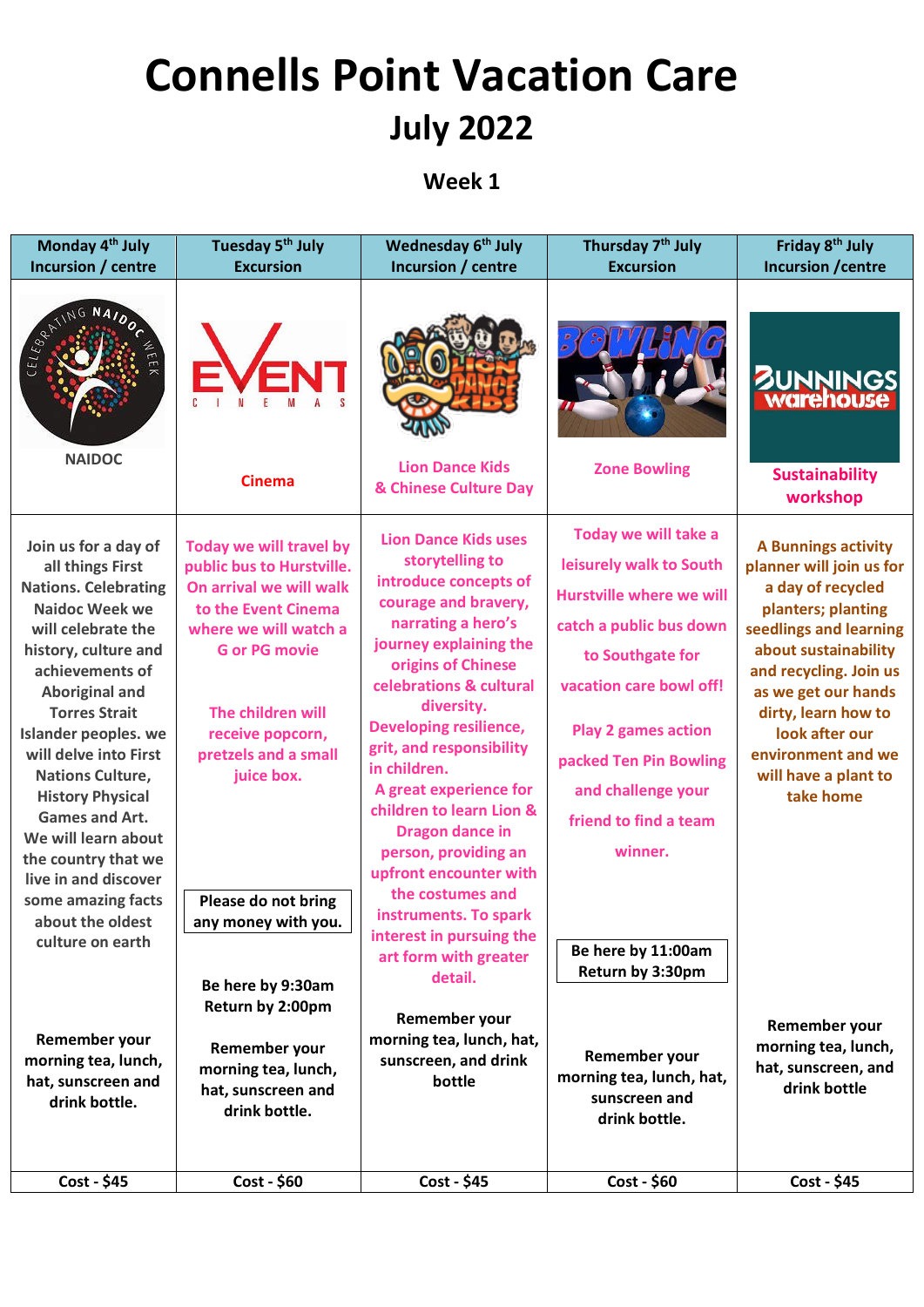| Week 2 |  |
|--------|--|
|--------|--|

| Monday 11 <sup>th</sup> July                                                                                                                                                                                                                                                                                                  | Tuesday 12 <sup>th</sup> July                                                                                                                                                                                                                                                                                                                                                                                                                                              | Wednesday 13th July                                                                                                                                                                                                                                                                                                                                                                                                                                                                                                      | Thursday 14th July                                                                                                                                                                                                                                                                                                                                                                                                                                                                                                                                                      | Friday 15th July                                                                                                                                                                                                      |
|-------------------------------------------------------------------------------------------------------------------------------------------------------------------------------------------------------------------------------------------------------------------------------------------------------------------------------|----------------------------------------------------------------------------------------------------------------------------------------------------------------------------------------------------------------------------------------------------------------------------------------------------------------------------------------------------------------------------------------------------------------------------------------------------------------------------|--------------------------------------------------------------------------------------------------------------------------------------------------------------------------------------------------------------------------------------------------------------------------------------------------------------------------------------------------------------------------------------------------------------------------------------------------------------------------------------------------------------------------|-------------------------------------------------------------------------------------------------------------------------------------------------------------------------------------------------------------------------------------------------------------------------------------------------------------------------------------------------------------------------------------------------------------------------------------------------------------------------------------------------------------------------------------------------------------------------|-----------------------------------------------------------------------------------------------------------------------------------------------------------------------------------------------------------------------|
| <b>Excursion</b>                                                                                                                                                                                                                                                                                                              | <b>Incursion / centre</b>                                                                                                                                                                                                                                                                                                                                                                                                                                                  | <b>Excursion</b>                                                                                                                                                                                                                                                                                                                                                                                                                                                                                                         | <b>Incursion / centre</b>                                                                                                                                                                                                                                                                                                                                                                                                                                                                                                                                               | Incursion / centre                                                                                                                                                                                                    |
| Train trip then play at<br><b>Jubilee Park</b>                                                                                                                                                                                                                                                                                | <b>MasterChef</b><br><b>IUNIOR</b><br><b>Junior Masterchef</b>                                                                                                                                                                                                                                                                                                                                                                                                             | <b>THE PINNACLE</b>                                                                                                                                                                                                                                                                                                                                                                                                                                                                                                      | <b>Show &amp; Tell Bush</b><br><b>Tucker</b><br><b>Hort 4 Kidz!</b>                                                                                                                                                                                                                                                                                                                                                                                                                                                                                                     | <b>Cake Creations</b><br>& Cake Crafts and<br><b>Games</b>                                                                                                                                                            |
| Join us today as we<br>take a train ride to<br>the awesome Jubilee<br><b>Adventure Park with</b><br>its multiple outdoor<br>spaces. This is a great<br>park with lots of fun<br>equipment including a<br>giant rope bridge,<br>huge spider swing,<br>flying fox and<br>much more<br>Be here by<br>10:00am<br>Return by 3:00pm | A day of yummy<br>yummy in my tummy!<br>You will love learning<br>how to cook and (it's<br>a great skill to teach<br>your family). You will<br>make your own food<br>creations, cook up a<br>storm and decorate<br>your very own apron.<br><b>Plus</b><br><b>Masterchef arts,</b><br>crafts and games<br>Don't miss out on the<br>fun<br><b>Morning tea, lunch</b><br>and afternoon tea<br>will be provided<br><b>Please let us know</b><br>of any dietary<br>requirements | Today we are going to<br>take a trip to our local<br><b>RSL club for lunch</b><br><b>Choose from:</b><br><b>Chicken nuggets &amp;</b><br>chips<br><b>Calamari &amp; Chips</b><br><b>Battered Fish &amp; Chips</b><br>Spaghetti napolitana<br>& cheese<br><b>Chicken Schnitzel &amp;</b><br><b>Chips</b><br><b>Cheese Burger &amp;</b><br><b>Chips</b><br><b>Spaghetti Bolognaise</b><br>Followed by a fast-<br>paced round of BINGO<br>Be here by 11:00am<br>Return by 3:00pm<br>Please choose your<br>meal when booking | Learn about trees and<br>native plants and how<br>useful they were to our<br><b>First People. The team</b><br>at Hort4Kidz are<br>qualified Horticulturists<br>and experts in all things<br>outdoors.<br>Learn about:<br><b>The Seasons of Sydney</b><br><b>Soils of Sydney</b><br>'Show & Tell'<br><b>Bush</b><br><b>Tucker with interesting</b><br>facts<br><b>Decorate</b><br>your<br>own<br>biodegradable pot<br>Choose your own bush<br>tucker seedling to pot<br>up and take home<br>Remember your<br>morning tea, lunch, hat,<br>sunscreen, and drink<br>bottle. | Today we will have a<br>day of all things cake!<br>We will decorate our<br>very own cupcakes<br>using fondant icing.<br>Using a variety of<br>shapes and<br>decorations.<br><b>Cake crafts and games</b><br>to follow |
| Remember your<br>morning tea, lunch,<br>sunscreen and drink<br>bottle                                                                                                                                                                                                                                                         | Remember your hat,<br>sunscreen, and drink<br>bottle.                                                                                                                                                                                                                                                                                                                                                                                                                      | Remember your<br>morning tea, hat,<br>sunscreen, and drink<br>bottle                                                                                                                                                                                                                                                                                                                                                                                                                                                     |                                                                                                                                                                                                                                                                                                                                                                                                                                                                                                                                                                         | Remember your<br>morning tea, lunch, hat,<br>sunscreen, and drink<br>bottle                                                                                                                                           |
| $Cost - $60$                                                                                                                                                                                                                                                                                                                  | $Cost - $45$                                                                                                                                                                                                                                                                                                                                                                                                                                                               | <b>Cost - \$60</b>                                                                                                                                                                                                                                                                                                                                                                                                                                                                                                       | $Cost - $45$                                                                                                                                                                                                                                                                                                                                                                                                                                                                                                                                                            | $Cost - $60$                                                                                                                                                                                                          |